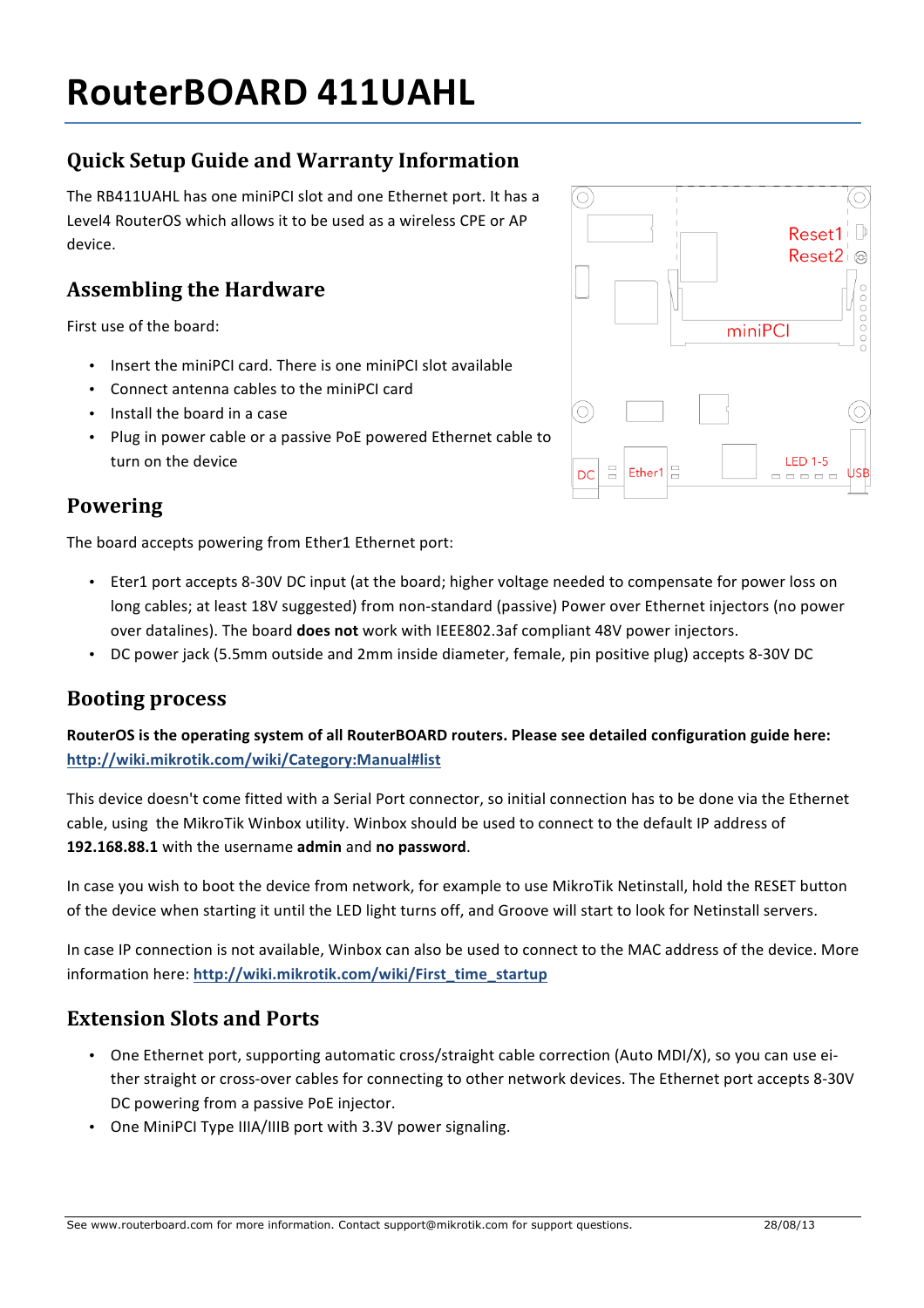# **Operating System Support**

Currently tested operating system is MikroTik RouterOS (starting from v5).

#### **Copyright and Warranty information**

Copyright MikroTikls SIA. This document contains information protected by copyright law. No part of it may be reproduced or transmitted in any form without prior written permission from the copyright holder. RouterBOARD, RouterDS, RouterBOOT and MikroTik are trademarks of MikroTikls SIA. All trademarks and registered trademarks appearing in this document are the property of their respective holders.

Hardware. MikroTik warrants all RouterBOARD series equipment for the term of twelve (12) months from the shipping date to be free of defects in materials and workmanship under normal use and service, except in case of damage caused by mechanical, electrical or other accidental or intended damages caused by improper use or due to wind, rain, fire or other acts of nature.

To return failed units to MikroTik, you must perform the following RMA (Return Merchandise Authorization) procedure. Follow the instructions below to save time, efforts, avoid costs, and improve the speed of the RMA process.

1. If you have purchased your product from a MikroTik Reseller, please contact the Reseller company regarding all warranty and repair issues, the following instructions apply ONLY if you purchased your equipment directly from MikroTik in Latvia.

2. MikroTik does not offer repairs for products that are not covered by warranty. Exceptions can be made for: CCR1016-12G, CCR1016-12G-BU, CCR1036-12G-4S, RB1100, RB1100AH, RB1100AHx2, RB1200, RB600, RB600A and RB800 as a paid service (fees apply).

3. Out-of-warranty devices and devices not covered by warranty sent to Mikrotik will be returned to the sender at sender's cost. If the customer has not organized return of such rejected devices within 12 months from the day of arrival, MikroTik has the right to discard them.

#### RMA Instructions are located on our webpage here: **http://rma.mikrotik.com**

This document is provided "as is" without a warranty of any kind, expressed or implied, including, but not limited to, the implied warranty of merchantability and fitness for a particular purpose. The manufacturer has made every effort to ensure the accuracy of the contents of this document, however, it is possible that it may contain technical inaccuracies, typographical or other errors. No liability is assumed for any inaccuracy found in this publication, nor for direct or indirect, incidental, consequential or other damages that may result from such an inaccuracy, including, but not limited to, loss of data or profits. Please report any inaccuracies found to support@mikrotik.com